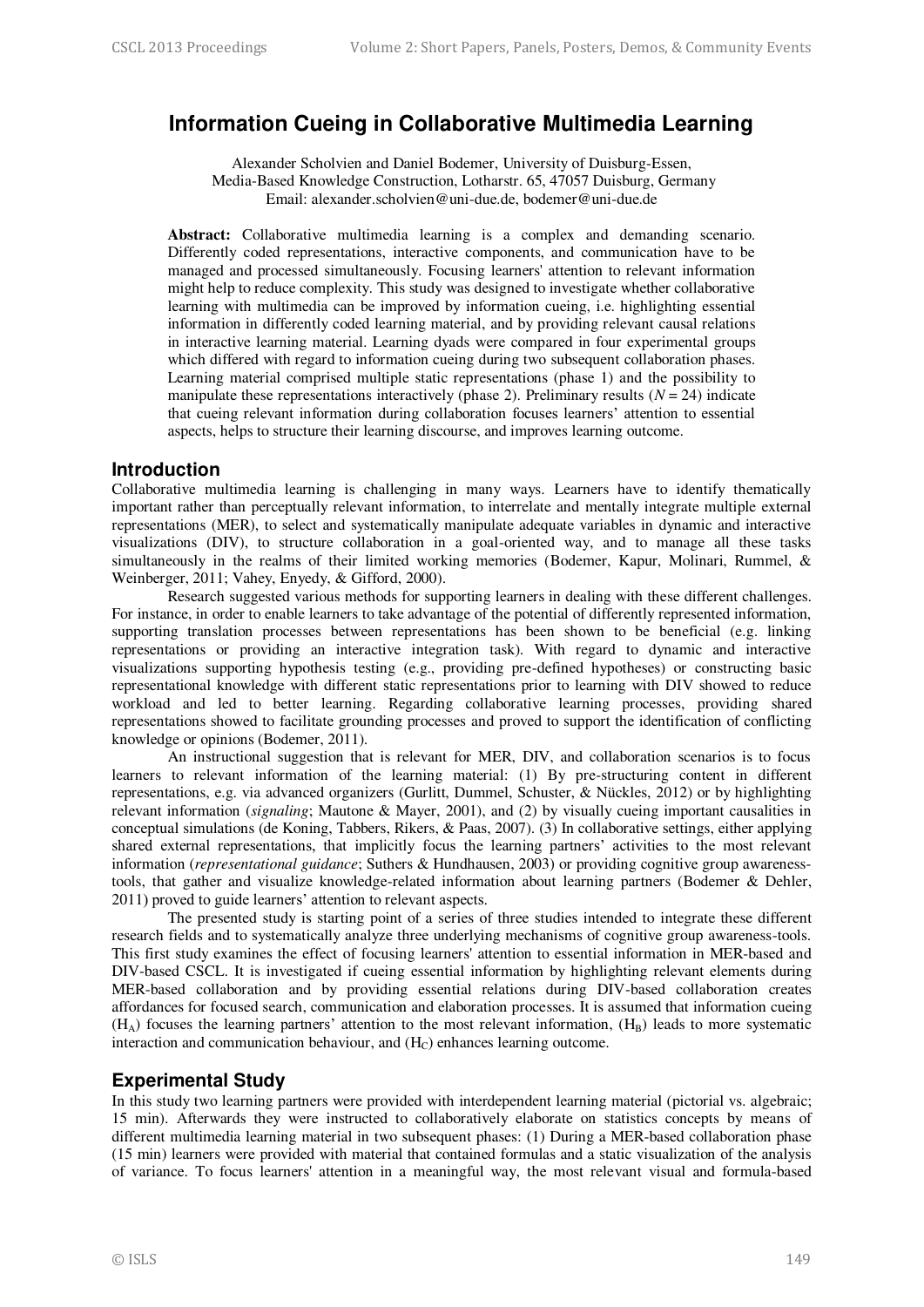components were highlighted visually in terms of color in two of four experimental groups (MER+/DIV+ and MER+/DIV-). (2) During a DIV-based collaboration phase (20 min) the visualization was augmented by several interactive components, e.g. dragging a group mean to increase or decrease it. Again, in two experimental groups (MER-/DIV+ and MER+/DIV+) information cues were provided by presenting the essential causal relations between variables (cf. Figure 1). Both collaboration phases were conducted using a multi-touch table, enabling face-to-face communication between learning partners.

This presentation reports preliminary analyses based on a subset of 24 university students (12 females and 12 males), aged 19-30 years (*M* = 21.83, *SD* = 2.35). Dyads of participants were randomly assigned to the four experimental groups.





### **Results and Discussion**

Due to the preliminary nature of the data, all results are described with a more qualitative focus. After completing full-scale data acquisition, quantitative and more comprehensive analyses will be presented.

(HA) To investigate the assumption that information cueing helps learning partners to focus on germane aspects, the number of essential concepts identified and discussed by the learning partners was assessed. It revealed that learners addressed more relevant information if they were supported by information cueing both during MER-based collaboration ( $M_{MER+}$  = .73 vs.  $M_{MER}$  = .52) and DIV-based collaboration ( $M_{DIV+}$  = .70 vs.  $M_{\text{DIV}} = .21$ ). Additional analyses indicate that learners who were provided with information on essential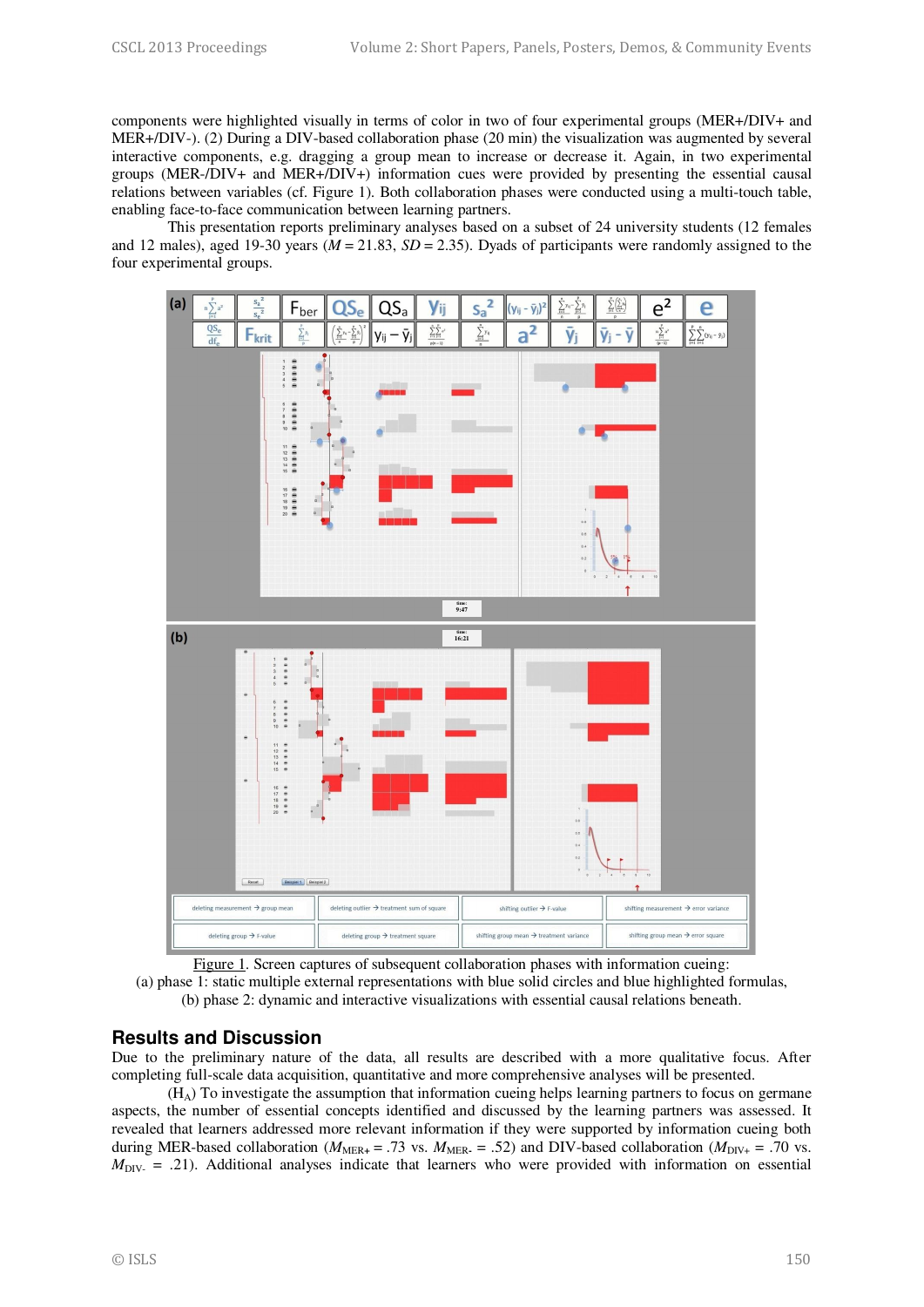relations generated and tested more goal-oriented hypotheses during DIV-collaboration  $(M_{\text{DY+}} = 9.00 \text{ vs.})$  $M_{\text{DIV}} = 5.50$ ).

(HB) First analyses of the learning discourses indicate that learning dyads differ in structuring their collaboration and communication depending on whether they have been supported by information cueing or not. During both collaboration phases, providing information cues led to more systematic and effective learning discourses. In the following, examples of characteristic MER-based collaboration processes with highlighted or non-highlighted learning material are given in order to illustrate the influence of information cueing on the learning discourse (cf. Figure 2).



Figure 2. Characteristic MER-based collaboration sequences with (a) highlighted, and (b) non-highlighted material; numbers indicate the sequence of discussion (dashed circles indicate non-essential information).

(a) Learning partners in Figure 2a were provided with material that comprised highlighted cues to essential information. Learners showed a very good interrelation of algebraic and pictorial elements. The sequence of their collaborative learning process was well structured: at the beginning, learners discussed the critical F-value and established references between the two different representations (1-2). They continued with this systematic approach regarding all aspects of ANOVA: basic elements (4-9; measurement, group mean etc.), further crucial concepts like error and treatment effect (10-17) and, finally, different aspects of variance and their meaning for significance of results (18-20).

(b) The learning dyad in Figure 2b was provided with non-highlighted learning material. Concerning different representations, there was very little integration of algebraic and pictorial learning material. Learners exclusively explored and discussed the visualization of the ANOVA during the first half of the collaboration (1-17), before they even started to establish references between formulas and visual components (18-33). This indicates that without information cueing learners' attention is guided by other representational properties, i.e. reading direction and representational affordances of the visualization. Regarding content this dyad showed a rather linear approach at first: they clarified the more basic elements (1-7), and then discussed more complex concepts consecutively (8-17). Afterwards, learners started to integrate formulas and visual elements but, thereby, showed no systematic approach (18-33).